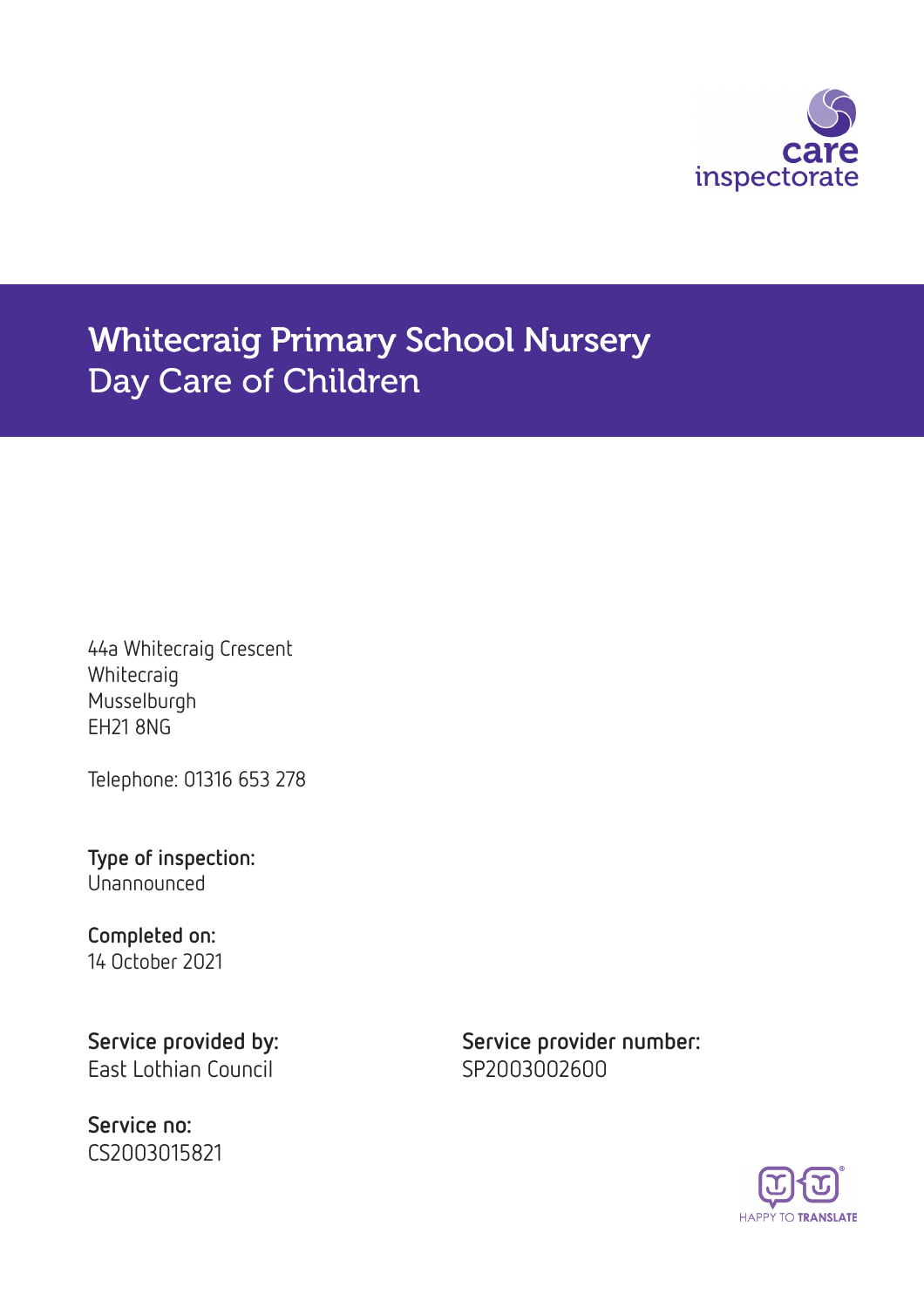### About the service

Whitecraig Primary School Nursery, referred to as the nursery in this report, is registered with the Care Inspectorate to provide a care service to a maximum of 20 children at any one time aged from 3 years to those not yet attending primary school.

From 8 February 2021 until 25 June 2021, of those 20 children, 8 primary school aged children may be cared for in the nursery.

The nursery is an integral part of Whitecraig Primary School in the village of Whitecraig in East Lothian. Although close to large towns the setting is surrounded by rural areas and community resources which children visit regularly.

The nursery comprises of a playroom, large hallway and toilet facilities. Children have direct access to the outdoor area from their playroom.

Aims and objectives for the nursery are shared with parents through the nursery handbook. They include:

'The early years are crucial in children's development and we want to provide every child with the very best experiences. We aim to foster children's curiosity, to share their delight in discovery and their satisfaction in achievement.

We want them to feel good about themselves as learners in their first independent steps. We are looking forward to sharing this journey with them and with you!'

As part of this inspection, we took into consideration Key Question 5 - Operating an early learning and childcare setting (including out of school care and childminders) during Covid-19 with a specific focus on Quality indicator 5.2: Infection prevention and control practices support a safe environment for children and staff. We will report on the overall performance of this indicator in Theme 1 Quality Care and Support.

## What people told us

We spoke to children informally about nursery during our visit. We observed happy and relaxed children who were having fun and were engaged in learning through their play.

We asked the nursery to issue an e-mail to parents to enable us to gather their views. One parent responded to our request. Comments included:

'In my opinion, Whitecraig nursery is one of the best around. They love their jobs and care for the kids as if they were their own. The staff are very quick to deal with any issues and inform parents when necessary. You're always met with a smile and positive attitude. Personally, I would give them 10 out of 10.'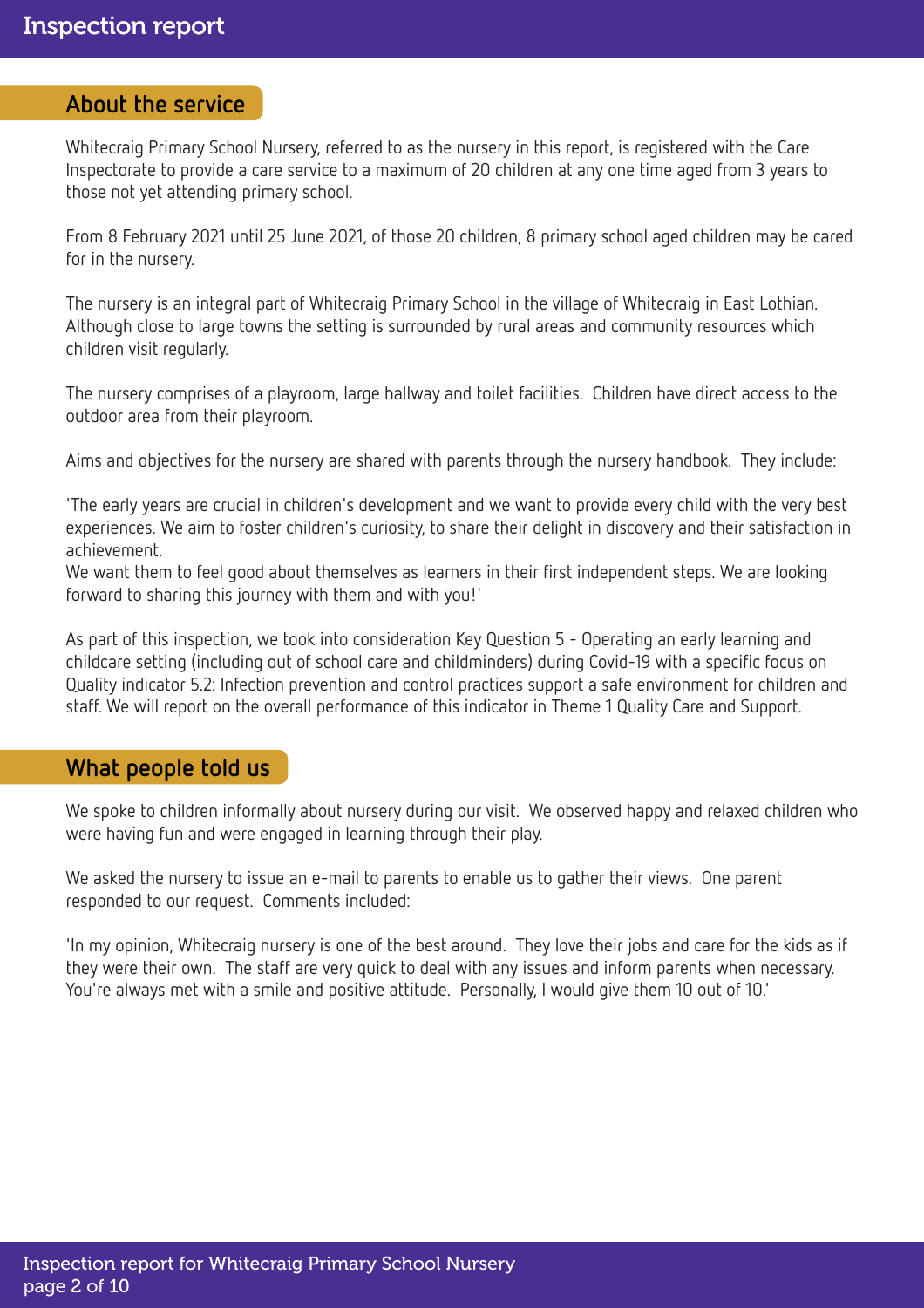# Self assessment

We did not request an up to date self-evaluation. We looked at the self-evaluation documents used in the nursery and were satisfied that there were process for assessing quality and identifying improvements.

### From this inspection we graded this service as:

| Quality of care and support          | 5 - Very Good |
|--------------------------------------|---------------|
| <b>Quality of environment</b>        | 5 - Very Good |
| Quality of staffing                  | 5 - Very Good |
| Quality of management and leadership | 5 - Very Good |

# Quality of care and support

### Findings from the inspection

Procedures for getting to know parents and settle children into nursery took account of individual needs and previous experiences. As children arrived, they were warmly welcomed, given time to chat, share their news and settle at their own pace. Staff were warm, kind and caring towards children.

Children were well supported to be part of the group. Staff understood some of the challenges that Covid-19 had brought regarding children's sense of security in a new setting and making friendships. There were clear but realistic expectations of children's behaviour, these were applied consistently to support children's security and confidence.

Staff knew the children very well and had a sound understanding of their individual needs. They worked with parents and other professionals to implement specific strategies to support children's ongoing development. Recording in personal plans included chronologies, were up to date and well maintained to provide a very good overview of each child.

Learning Stories were in place for each child. These provided an overview of each child's achievements and what children were learning through their play. These were used in conjunction with the Thinking Talking Toolkit to identify next steps in learning and development for each child.

Children had lunch at nursery. This provided an enjoyable and sociable time for children. They had opportunities to sit with older children who chatted to them and supported them during the meal. Staff worked with parents to try and encourage children to try a range of foods and provided support to ensure that they had enough to eat and drink for their meal.

We were satisfied that the service had appropriate infection control procedures in place to support a safe environment for children and staff. For example, we observed children being supported to understand the need for good hygiene and handwashing and there were clear policies and procedures implemented to ensure consistent approaches across the nursery.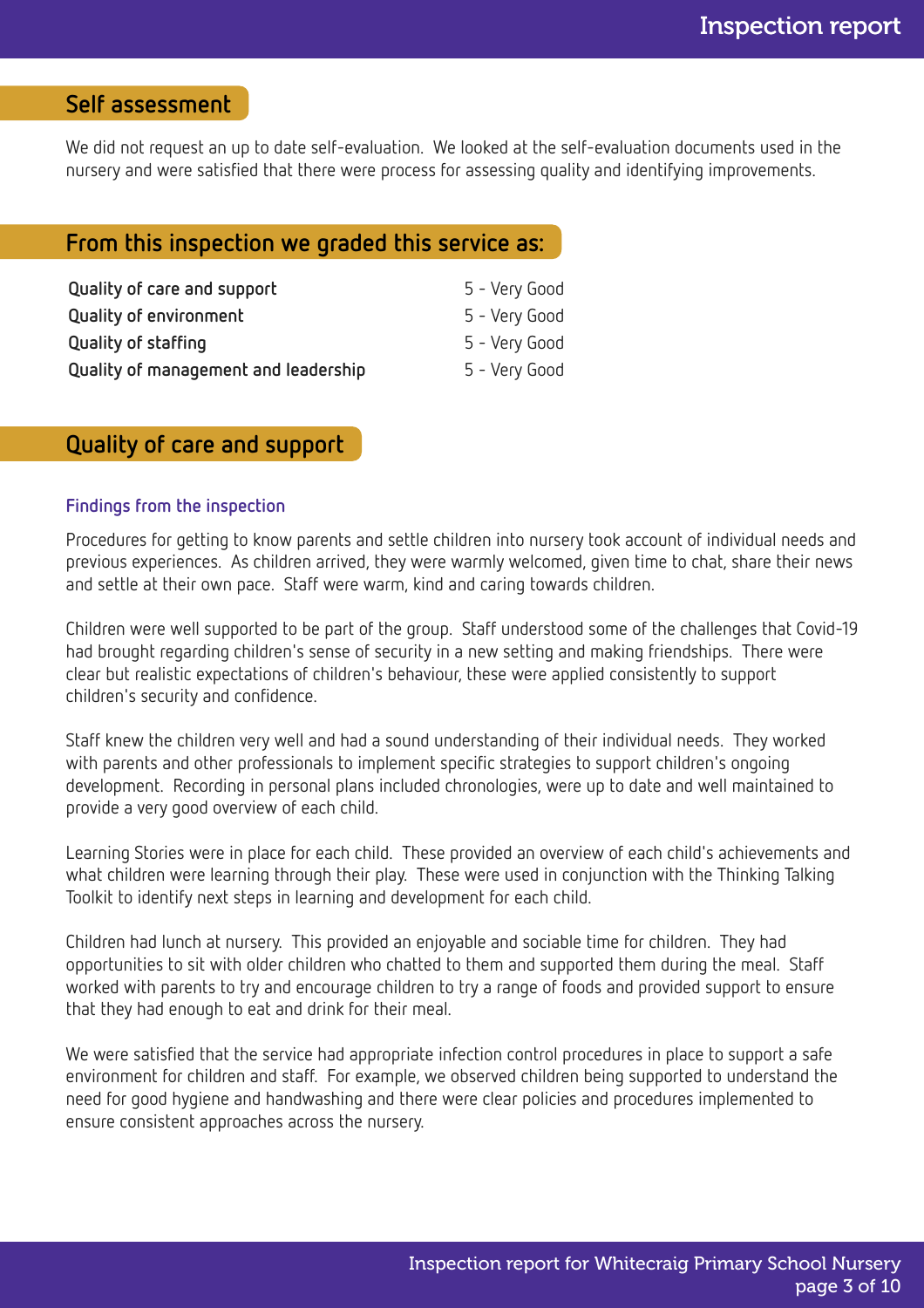### **Requirements**

Number of requirements: 0

Recommendations

Number of recommendations: 0

Grade: 5 - very good

# Quality of environment

### Findings from the inspection

The nursery environment provided children with a welcoming and comfortable space to play. Throughout the day children helped staff to keep the areas for play well maintained and attractive. This helped children to develop a sense of responsibility and respect for their play environment.

Children could access all areas of the nursery independently and were well supervised by staff who provided a good balance of enabling children to develop a sense of independence whilst being on hand if support was needed.

Opportunities for play and learning were well supported by a very good range and quality of play resources. The use of open ended and real-life resources were being used to promote children's curiosity and creativity. Children enjoyed making structures at the building blocks, models and wooden creations at the woodwork bench. Staff were actively increasing literacy and numeracy in the indoor and outdoor environments as part of their development of children's learning opportunities.

The outdoor area was freely accessible all day. Staff had increased their understanding and use of the outdoor space as a valuable learning area for children. It provided children with opportunities for physical play such as balancing, climbing and group games, which children were enjoying at our visit. There were opportunities for digging, planting and growing but also quieter play such as using books and making up stories.

Staff took children out into the local community regularly. They used areas around the school for a different outdoor play environment which gave opportunities for more risky play, this helps children understand their capabilities. Although the village is very close to large towns, the area around the school is rural and children went out to see fields being sown or harvested and visit local wooded areas. They connected with the local community by walking to the Community Hub and visiting the Roots and Fruits resource and having links with the local playgroup.

There were procedures and policies in place to ensure that the environment was safe, secure and well maintained for children to use. Staff were in the process of reviewing procedures to ensure that they reflected the current service and good practice. Procedures for the operation of the nursery during the covid-19 pandemic were in place and regularly updated and shared with parents.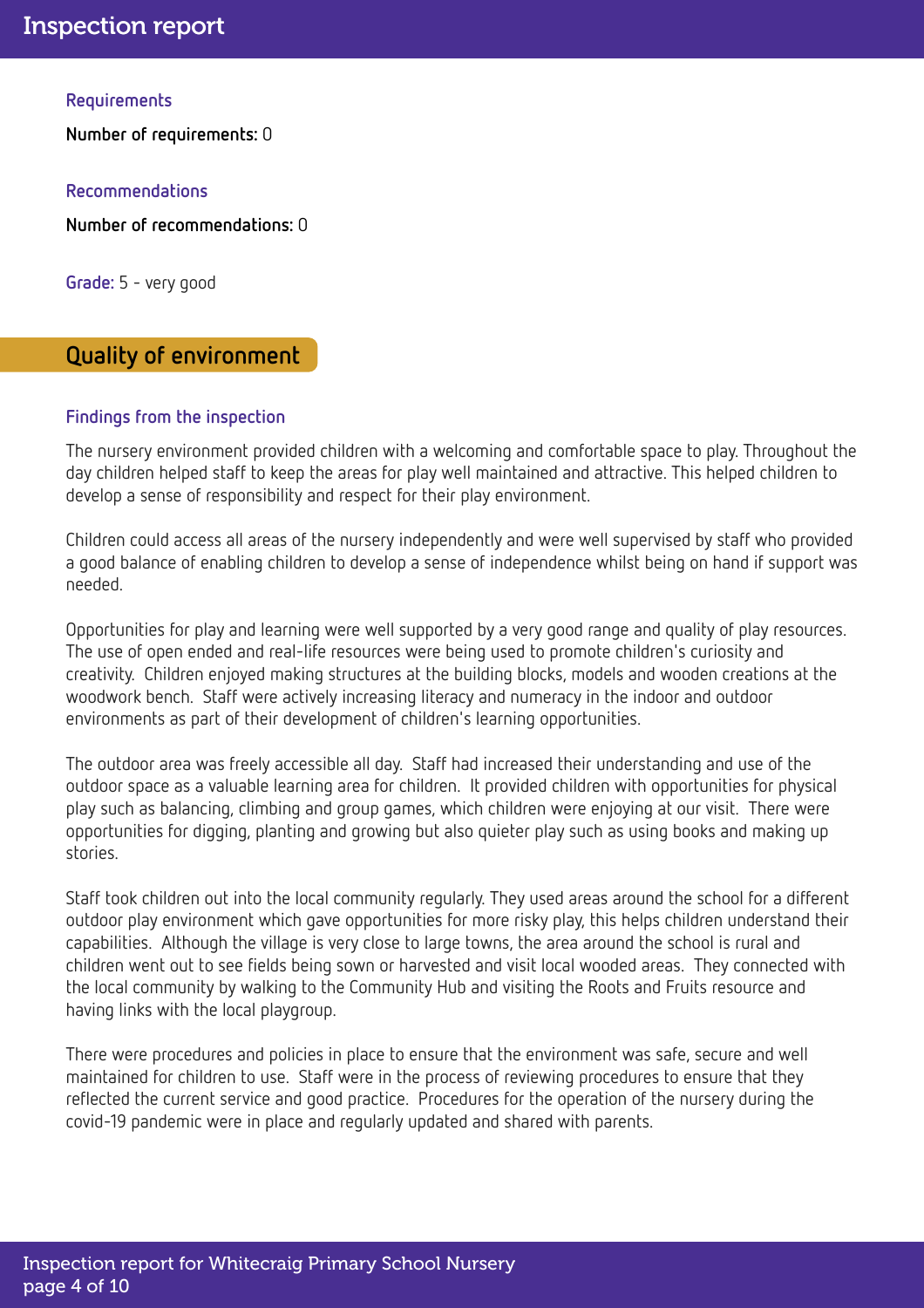**Requirements** 

Number of requirements: 0

Recommendations

Number of recommendations: 0

Grade: 5 - very good

# Quality of staffing

### Findings from the inspection

The staff group were committed to providing positive experiences for children. They showed kindness and compassion towards children and a very good level of nurturing care. Children were confident and secure around staff going easily to them for support.

The staff group worked very well as a team. They had developed a shared vision for what they wanted to achieve for the children and families who used the nursery. The staff work patterns had changed to accommodate the longer day now being offered to 3-5 year olds. Very good processes were in place to share information within the staff team to ensure that there was a consistent approach to children's support and learning. Across the day staffing levels ensured that there was minimum impact on children when staff took breaks or carried out additional tasks.

Minutes of team meetings evidenced that staff were reflective about their practice and their professional development. Staff had undertaken a range of training and had used the professional development review process to identify specific training which would enhance their own development but also benefit children by providing specific skills. To enable staff to work in the nursery they were appropriately registered with the Scottish Social Services Council (SSSC). The SSSC are responsible for social services workforce development and monitoring of professional practice.

The staff team were very well supported by the head teacher and the local authority support teacher for early learning and childcare. Minutes of meetings and visit records evidenced that these visits to the nursery included observations of staff practice and collaborative discussions with staff about experiences and outcomes for children. These discussions encouraged staff to become reflective of their practice which helped them to engage in a process of continuous learning.

Staff had developed a clearer understanding of how children learn and develop. The senior early years practitioner regularly signposted staff to local authority and national guidance and information. They had used this wide range of current good practice guidance to increase their understanding and inform their practice.

### Requirements

Number of requirements: 0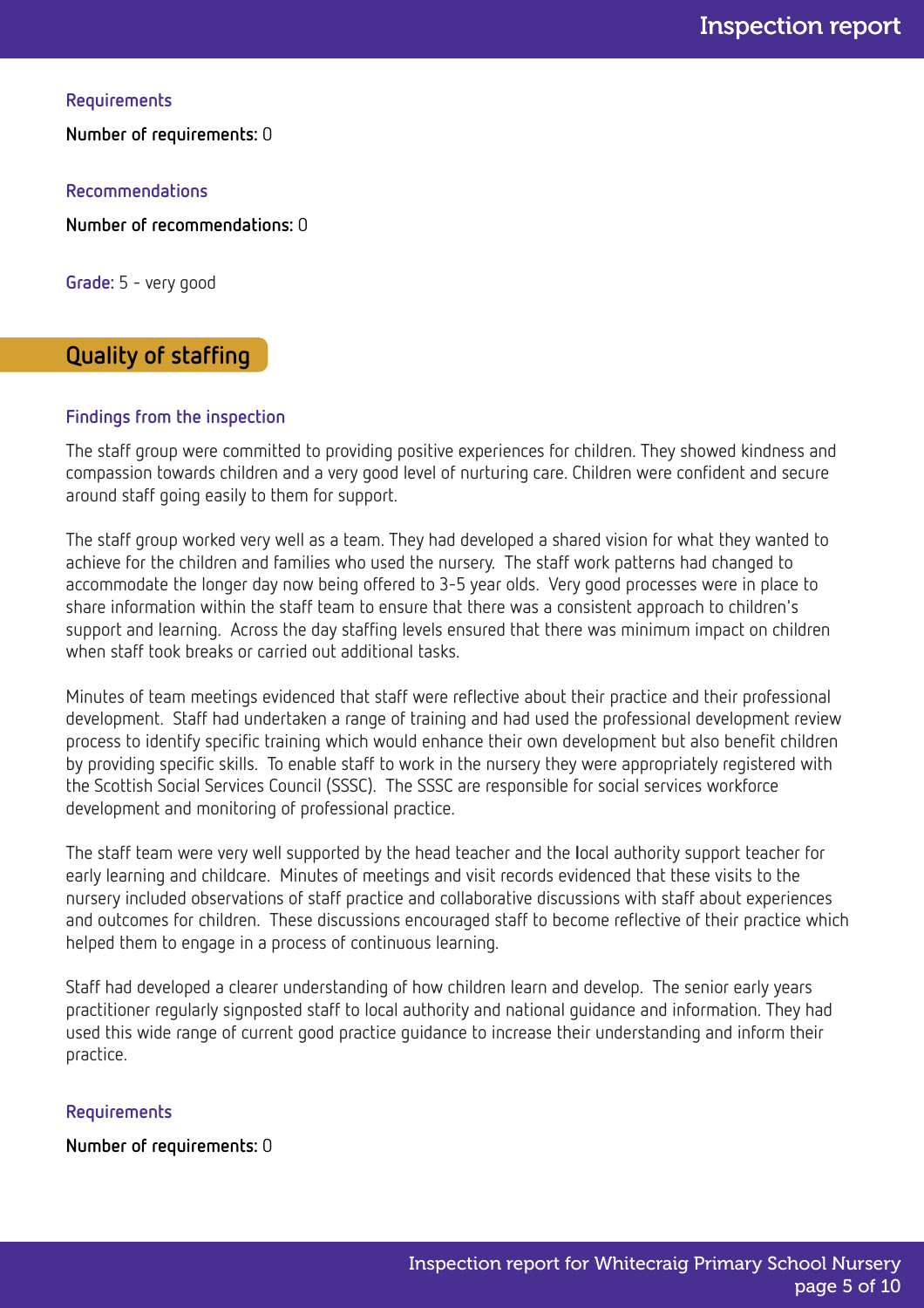Recommendations

Number of recommendations: 0

Grade: 5 - very good

# Quality of management and leadership

### Findings from the inspection

The vision, values and aims for the nursery reflected the vision for the school. They had been developed with children, families and reflected the needs of the local community.

Communication with parents was a strength in the nursery. Due to covid-19, opportunities to engage with parents face to face had been more limited. With the easing of restrictions staff were ensuring that parents received good quality feedback about their children at the end of the day. They provided parents with access to information through the noticeboard at the nursery gate and the blog written by staff. During the lockdown periods staff had continued to engage with parents through calls and some visits to deliver learning and play resources to families.

The head teacher led the quality assurance process in collaboration with the staff team. Parents had been consulted with regarding the areas for improvement identified in the School Improvement Plan. The improvements identified for the nursery focussed strongly on the outcomes for children. These had been regularly evaluated to ensure that progress to make improvement was being achieved and sustained. The wider process for self-evaluation was reflected in staff meeting minutes and the self-evaluation floor book. These provided evidence that the staff team continuously looked to assess how they were doing and if they could further improve the outcomes for children.

The head teacher consulted with and supported the senior early years practitioner, who had delegated leadership in the nursery, and the practitioner staff. This resulted in the head teacher having a very good overview of the capacity of staff to deliver positive outcomes for children and families. Staff commented that they felt leaders promoted a positive work environment and that they felt empowered and motivated. Some had been enabled to take on leading roles on initiatives and had contributed to their professional growth.

### Requirements

Number of requirements: 0

### Recommendations

Number of recommendations: 0

Grade: 5 - very good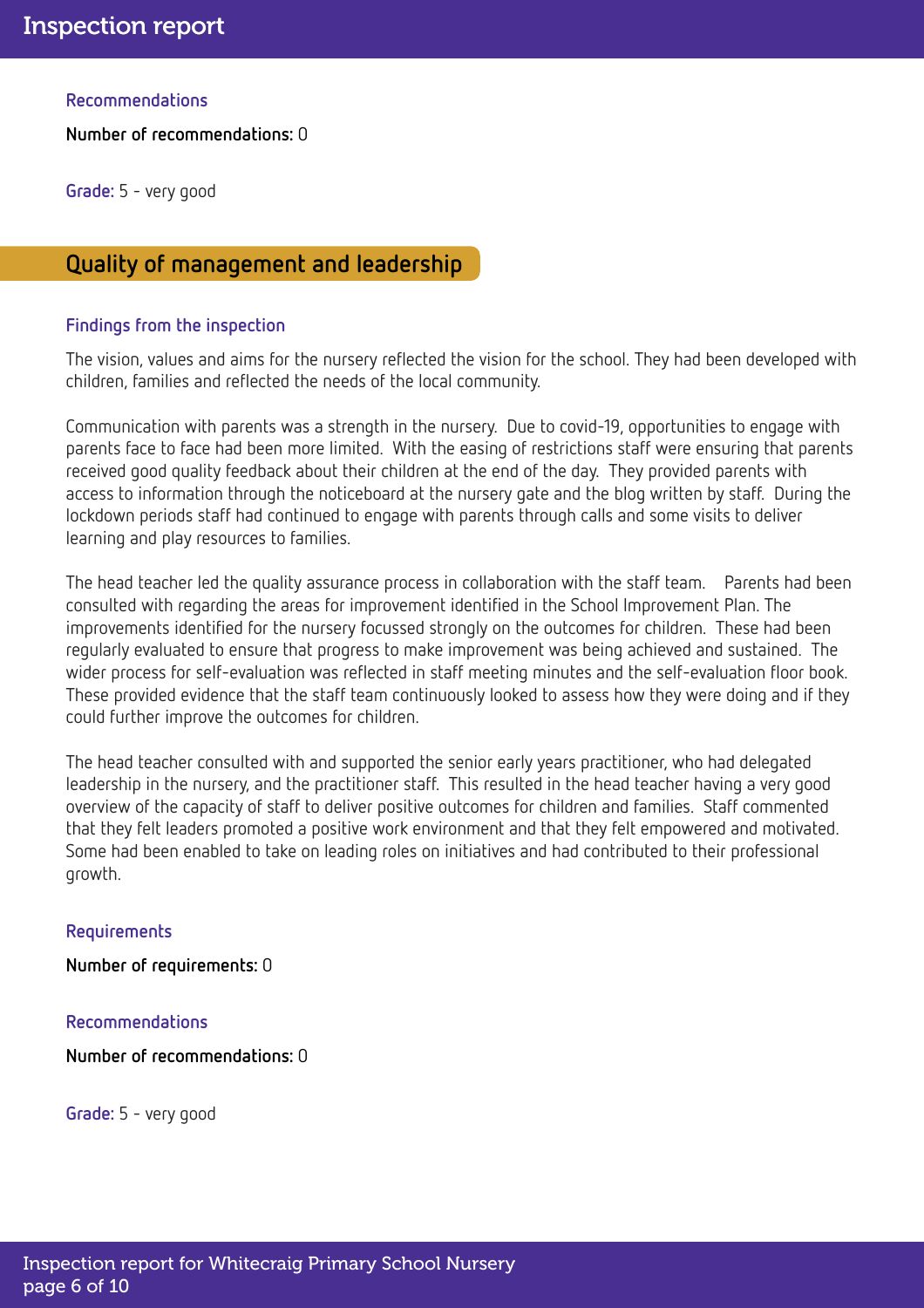# What the service has done to meet any requirements we made at or since the last inspection

# Previous requirements

There are no outstanding requirements.

# What the service has done to meet any recommendations we made at or since the last inspection

# Previous recommendations

### Recommendation 1

To effectively support, develop and track children's learning, the service should improve the way in which observations and next steps are recorded within children's learning stories. This should result in records containing meaningful observations and that are specific to the learning intention.

This is to ensure that the care and support is consistent with the Health and Social Care Standards which state, 'My personal plan (sometimes referred to as a care plan) is right for me because it sets out how my needs will be met, as well as my wishes and choices' (HSCS 1.14) and 'My needs as agreed in my personal plan, are fully met, and my wishes and choices are respected' (HSCS 1.23).

### This recommendation was made on 2 December 2019.

### Action taken on previous recommendation

Children's development was effectively tracked through the learning stories and local authority trackers. Staff were also using the Thinking, Talking, Toolkit to identify individual next steps for children.

This recommendation was met.

### Recommendation 2

To effectively meet children's needs, clear plans should be kept on strategies used to support children who require additional support. This will help to ensure children receive the right care to help them reach their full potential.

This is to ensure that care and support is consistent with the Health and Social Care Standards which state, 'My care and support meets my needs and is right for me' (HSCS 1.19).

This recommendation was made on 2 December 2019.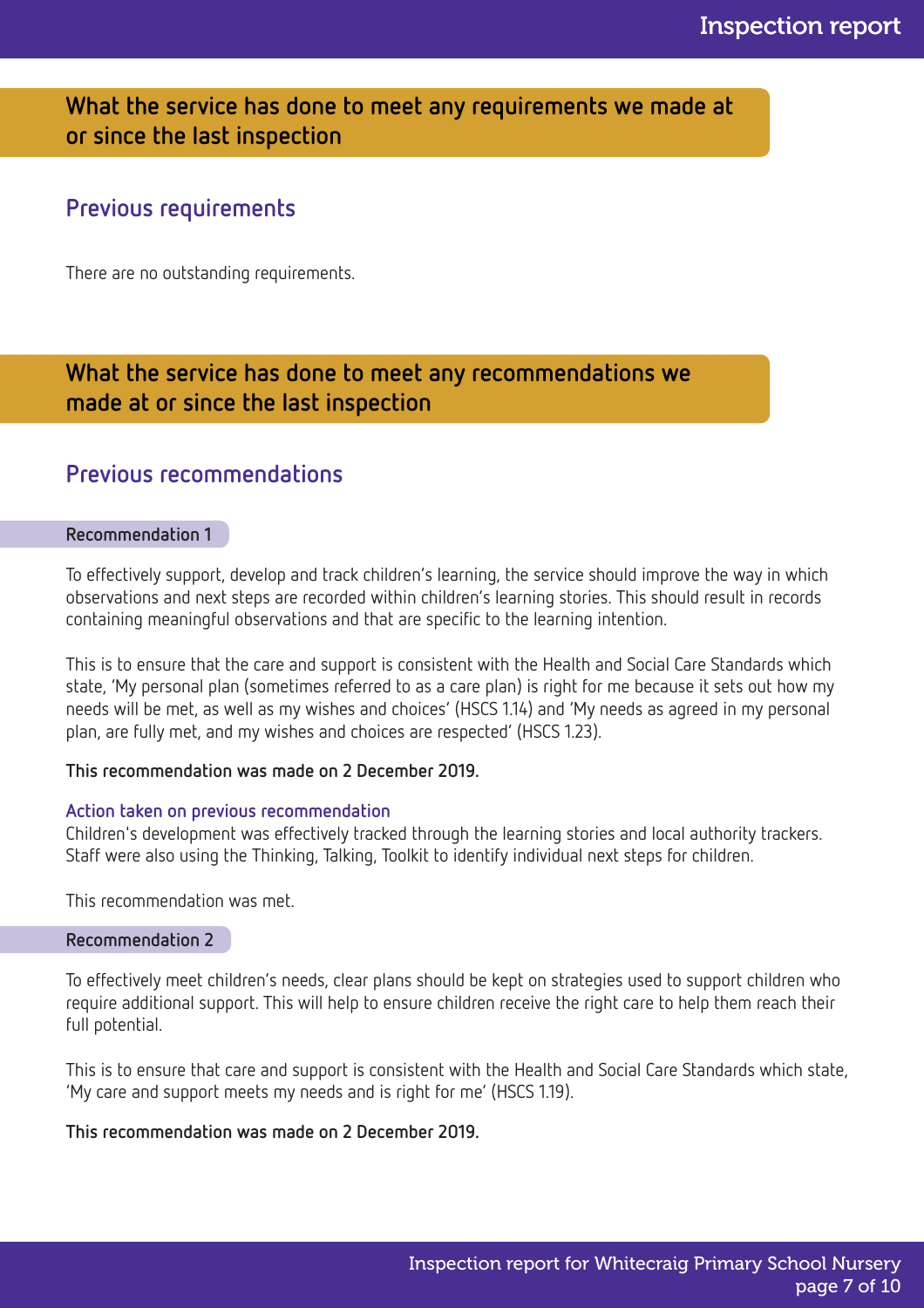### Action taken on previous recommendation

Personal planning was well organised and documented. A range of inforamtino had been gathered on individual children to ensure that their support needs were met.

This recommendation was met.

#### Recommendation 3

To drive improvements and ensure they are sustained, the headteacher should develop and implement a robust system of professional development reviews, self-evaluation and quality assurance processes.

This is to ensure that staffing is consistent with the Health and Social Care Standards which state, 'I benefit from a culture of continuous improvement, with the organisation having robust and transparent quality assurance processes (HSCS 4.19) and 'I use a service and organisation that are well led and managed' (HSCS 4.23).

### This recommendation was made on 2 December 2019.

### Action taken on previous recommendation

The process for professional development was in place and used effectively by staff to identify training. Systems for self-evaluation were led by the head teacher in collaboration with the staff group. These processes were resulting in improvements to the service.

This recommendation was met.

# **Complaints**

There have been no complaints upheld since the last inspection. Details of any older upheld complaints are published at www.careinspectorate.com.

# Enforcement

No enforcement action has been taken against this care service since the last inspection.

# Inspection and grading history

| Date        | <b>Type</b> | Gradings                                    |                                              |
|-------------|-------------|---------------------------------------------|----------------------------------------------|
| 18 Jun 2019 | Announced   | Care and support<br>Environment<br>Staffing | 3 - Adequate<br>3 - Adequate<br>3 - Adequate |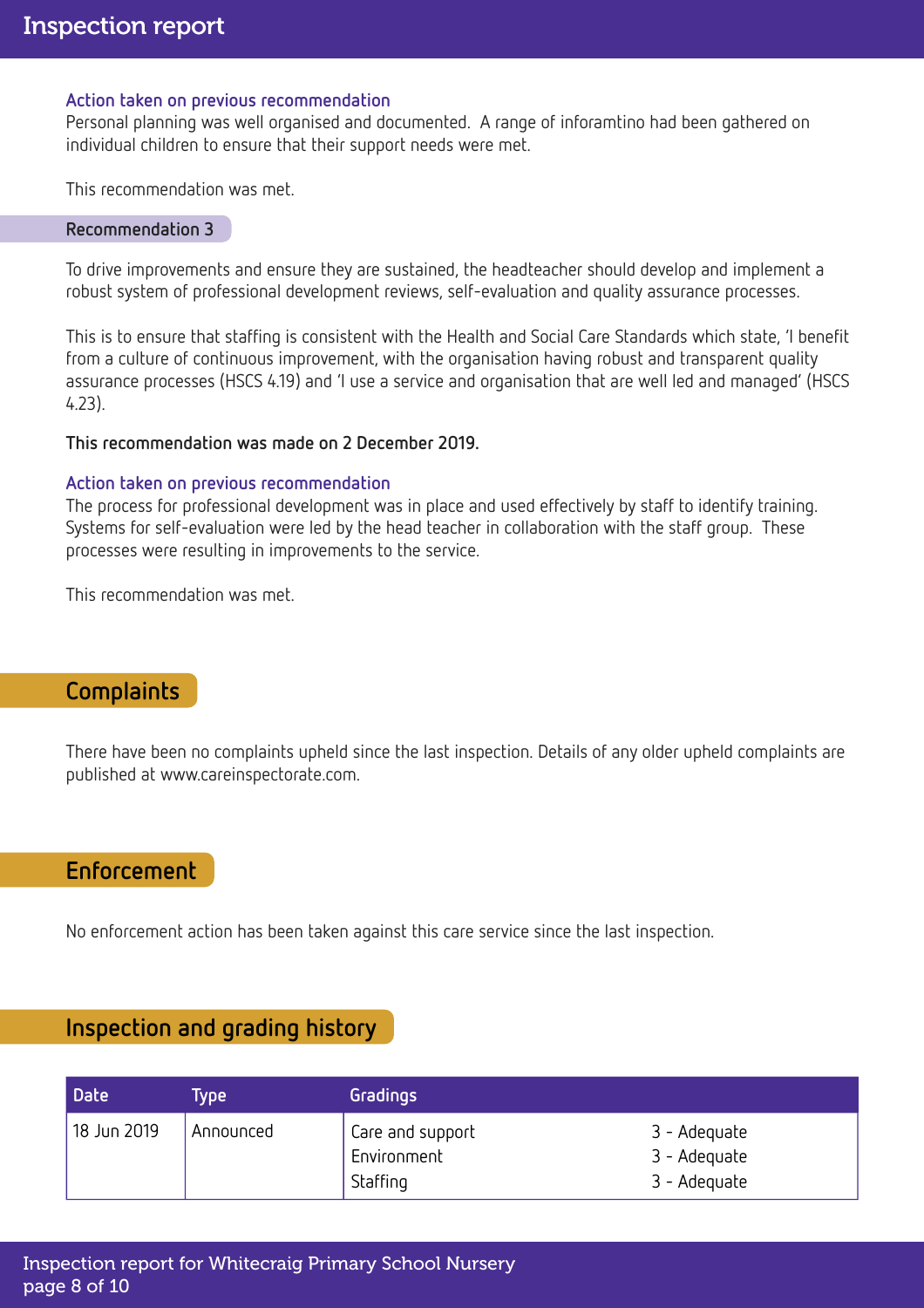| <b>Date</b> | <b>Type</b> | <b>Gradings</b>                                                          |                                                                  |
|-------------|-------------|--------------------------------------------------------------------------|------------------------------------------------------------------|
|             |             | Management and leadership                                                | 3 - Adequate                                                     |
| 24 Aug 2016 | Unannounced | Care and support<br>Environment<br>Staffing<br>Management and leadership | 5 - Very good<br>5 - Very good<br>Not assessed<br>Not assessed   |
| 17 Jun 2013 | Announced   | Care and support<br>Environment<br>Staffing<br>Management and leadership | 5 - Very good<br>5 - Very good<br>5 - Very good<br>5 - Very good |
| 17 Mar 2009 |             | Care and support<br>Environment<br>Staffing<br>Management and leadership | $4 - Good$<br>5 - Very good<br>5 - Very good<br>5 - Very good    |